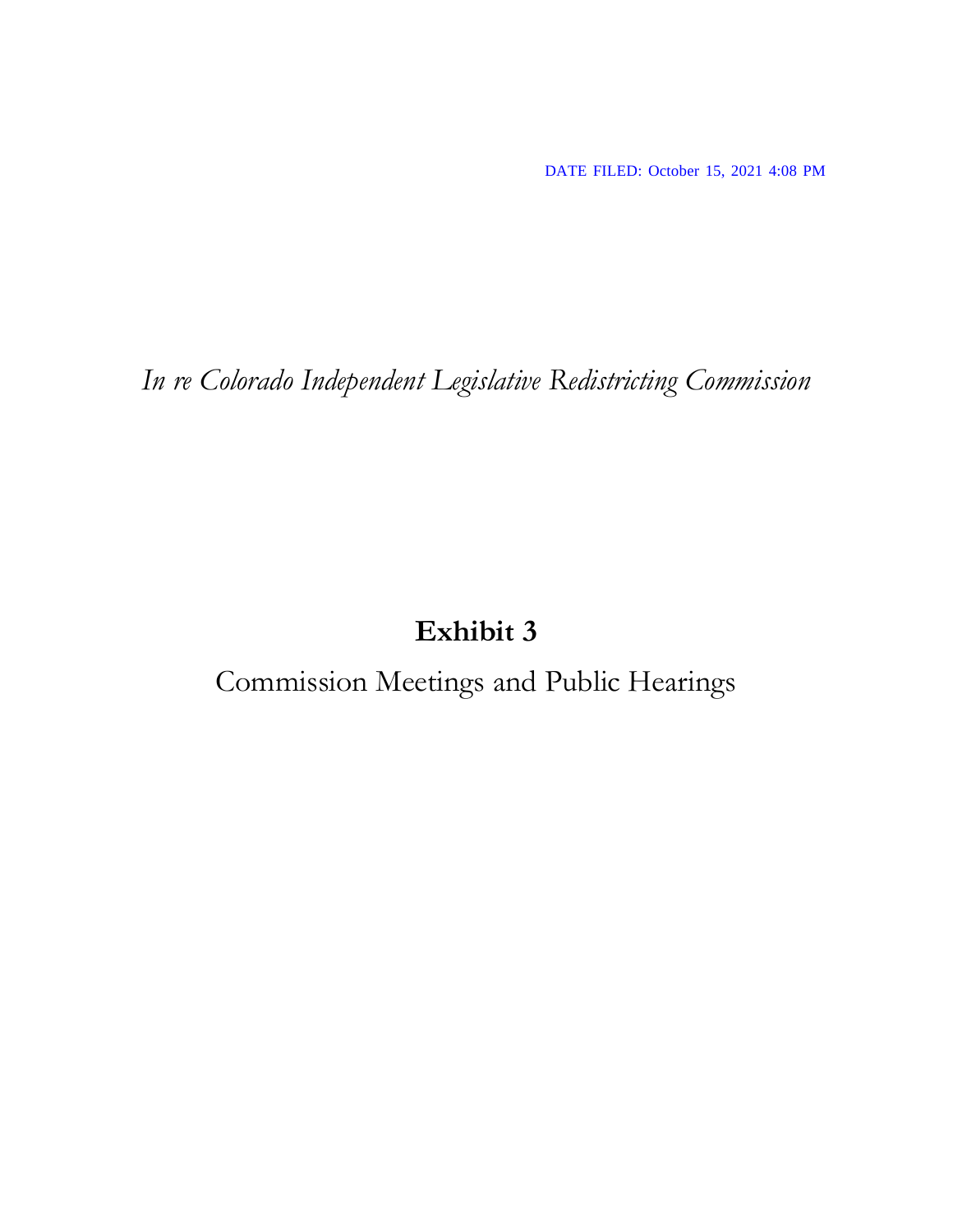## **Meetings and Public Hearings of the Colorado Independent Legislative Redistricting Commission**

The Colorado Independent Legislative Redistricting Commission first convened March 30, 2021. Since then the full commission has met 45 times and held 35 public hearings. The list and table below detail these meetings.

Staff summaries of meetings, meeting audio, and meeting materials are available on the commission's website: https://redistricting.colorado.gov/content/meeting-summaries

Meeting Dates and Times:

- March 30, 2021, 8:00 AM
- April 9, 2021, 2:00 PM
- April 16, 2021, 1:00 PM
- April 23, 2021,1:00 PM
- April 30, 2021,1:00 PM
- May 7, 2021,1:00 PM
- May 14, 2021,1:00 PM
- May 21, 2021,1:00 PM
- May 28, 2021,1:00 PM
- June 4, 2021, 1:00 PM
- June 11, 2021, 1:00 PM
- June 18, 2021,1:00 PM
- June 25, 2021,1:00 PM
- June 29, 2021, 8:00 AM
- July 2, 2021, 1:00 PM
- July 16, 2021, 1:00 PM
- July 13, 2021, 1:00 PM
- August 13, 2021,1:00 PM
- August 27, 2021,1:00 PM
- September 3, 2021,1:00 PM
- September 7, 2021, 4:00 PM
- September 10, 2021, 1:00 PM
- September 14, 2021,12:00 PM
- September 16, 2021, 6:00 PM
- September 17, 2021, 1:00 PM
- September 17, 2021, 6:00 PM
- September 18, 2021, 10:00 AM
- September 18, 2021, 6:00 PM
- September 19, 2021, 12:00 PM
- September 21, 2021, 6:00 PM
- September 24, 2021, 1:00 PM
- September 24, 2021, 6:00 PM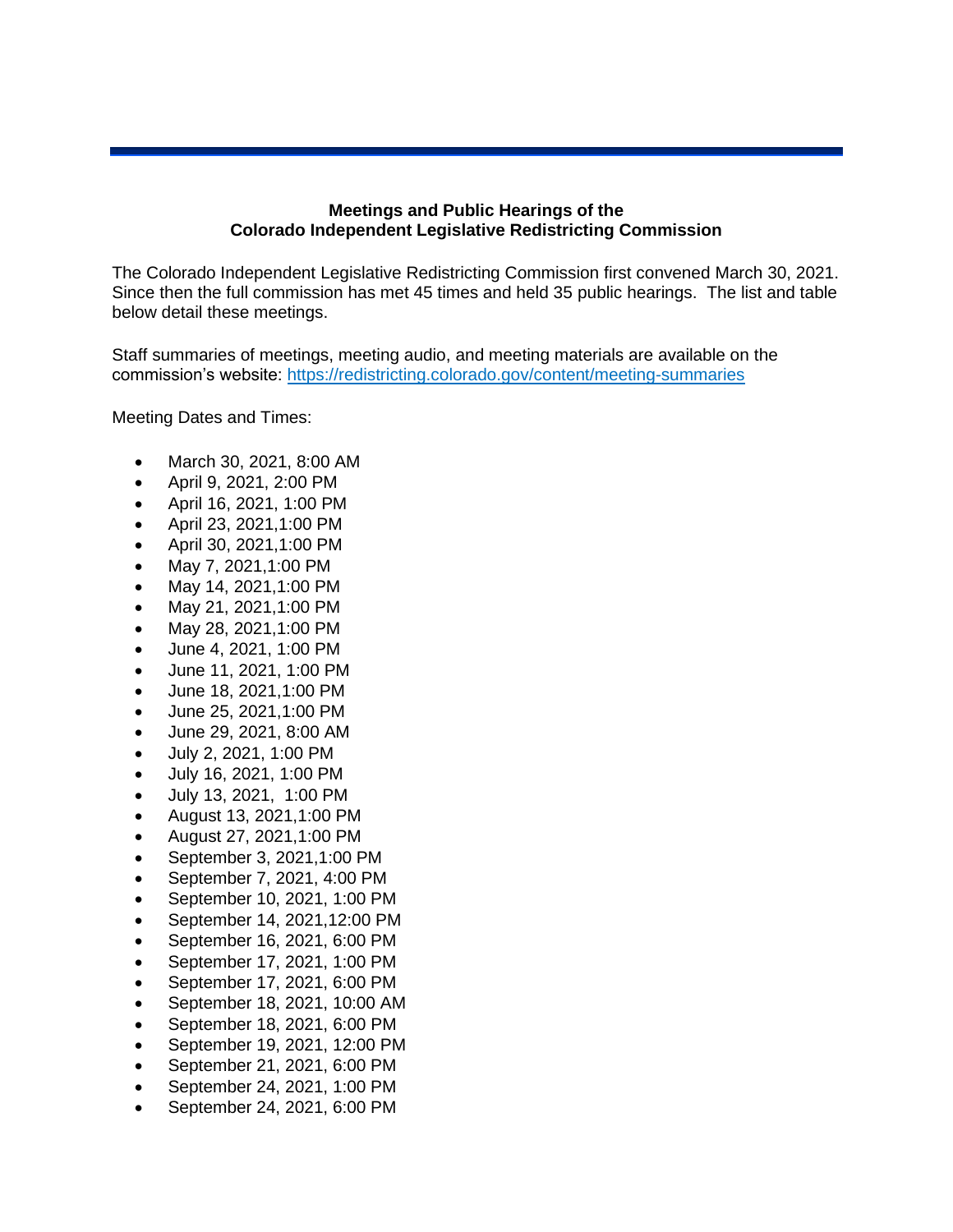- September 26, 2021, 1:00 PM
- September 27, 2021, 6:00 PM
- September 29, 2021, 6:00 PM
- October 1, 2021, 1:00 PM
- October 5, 2021, 6:00 PM
- October 6, 2021, 5:00 PM
- October 6, 2021, 6:00 PM
- October 7, 2021, 6:00 PM
- October 8, 2021, 1:00 PM
- October 9, 2021, 9:00 AM
- October 10, 2021, 1:00 PM
- October 11, 2021, 6:00 PM
- October 12, 2021, 6:00 PM

Joint Public Hearings with Congressional Commission:

| <b>Date</b>     | <b>Time</b> | Location                 |
|-----------------|-------------|--------------------------|
| July 9, 2021    | 7:00 PM     | Lamar                    |
| July 10, 2021   | 11:00 AM    | Burlington               |
| July 10, 2021   | 7:00 PM     | Sterling                 |
| July 13, 2021   | 7:00 PM     | Arvada                   |
| July 14, 2021   | 7:00 PM     | Denver                   |
| July 17, 2021   | 12:00 PM    | <b>Fort Collins</b>      |
| July 20, 2021   | 7:00 PM     | Lakewood                 |
| July 21, 2021   | 7:00 PM     | Englewood                |
| July 23, 2021   | 7:00 PM     | <b>Steamboat Springs</b> |
| July 24, 2021   | 11:00 AM    | Craig                    |
| July 27, 2021   | 7:00 PM     | Denver                   |
| July 28, 2021   | 7:00 PM     | Aurora                   |
| July 30, 2021   | 11:00 AM    | Montrose                 |
| July 30, 2021   | 7:00 PM     | <b>Grand Junction</b>    |
| July 31, 2021   | 11:00 AM    | Carbondale               |
| July 31, 2021   | 7:00 PM     | Frisco                   |
| August 3, 2021  | 7:00 PM     | Centennial               |
| August 4, 2021  | 7:00 PM     | Golden                   |
| August 6, 2021  | 11:00 AM    | Trinidad                 |
| August 6, 2021  | 7:00 PM     | Alamosa                  |
| August 7, 2021  | 1:00 PM     | Durango                  |
| August 10, 2021 | 7:00 PM     | Longmont                 |
| August 11, 2021 | 7:00 PM     | <b>Boulder</b>           |
| August 14, 2021 | 12:00 PM    | Greeley                  |
| August 18, 2021 | 7:00 PM     | <b>Highlands Ranch</b>   |
| August 20, 2021 | 11:00 AM    | <b>Woodland Park</b>     |
| August 20, 2021 | 7:00 PM     | Pueblo                   |
| August 21, 2021 | 11:00 AM    | Canon City               |
| August 21, 2021 | 7:00 PM     | <b>Buena Vista</b>       |
| August 24, 2021 | 7:00 PM     | <b>Commerce City</b>     |
| August 25, 2021 | 7:00 PM     | <b>Brighton</b>          |